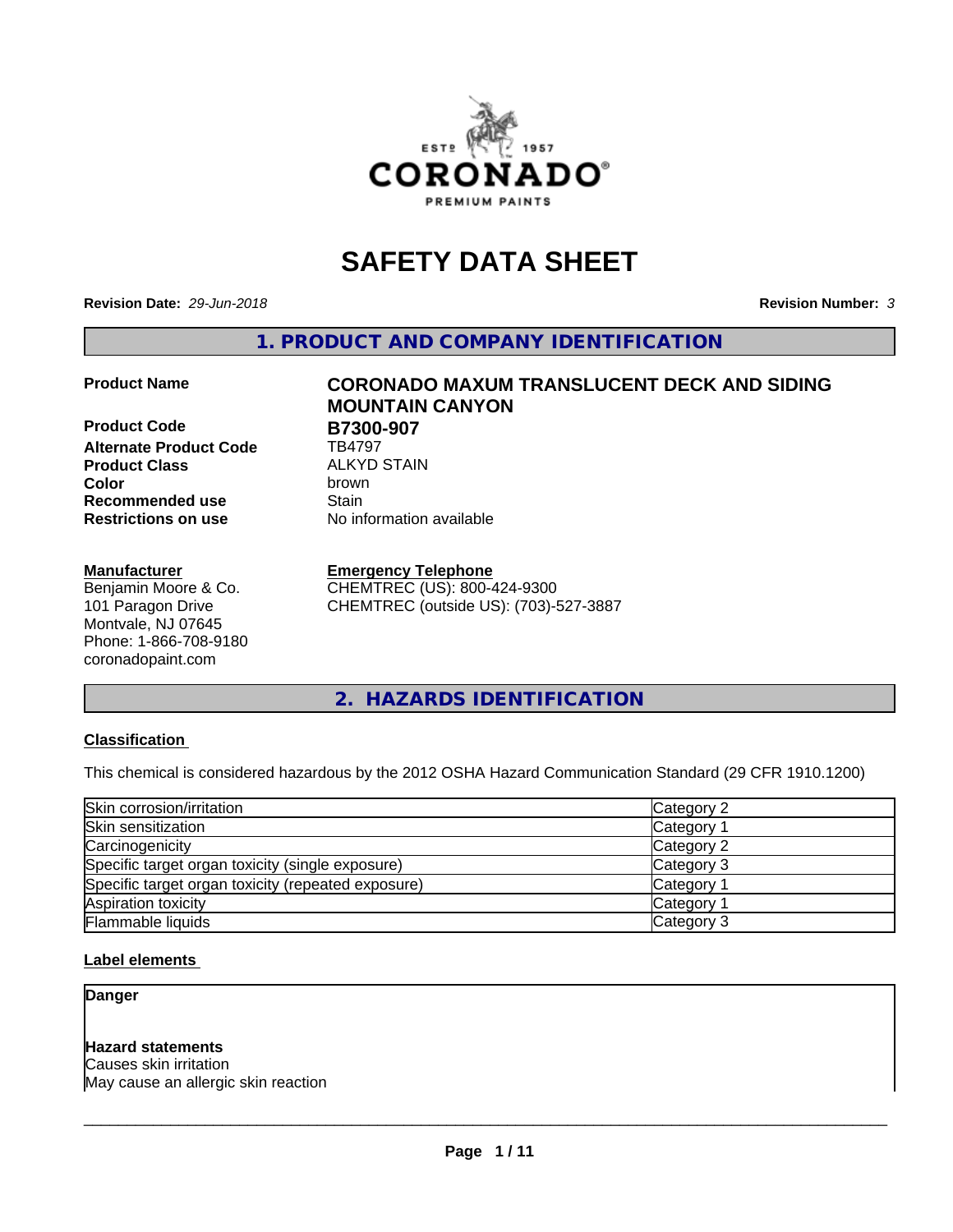Suspected of causing cancer May cause drowsiness or dizziness Causes damage to organs through prolonged or repeated exposure May be fatal if swallowed and enters airways Flammable liquid and vapor



**Appearance** liquid **Odor** solvent

# **Precautionary Statements - Prevention**

Obtain special instructions before use Do not handle until all safety precautions have been read and understood Use personal protective equipment as required Wash face, hands and any exposed skin thoroughly after handling Contaminated work clothing should not be allowed out of the workplace Wear protective gloves Do not breathe dust/fume/gas/mist/vapors/spray Do not eat, drink or smoke when using this product Use only outdoors or in a well-ventilated area Keep away from heat, hot surfaces, sparks, open flames and other ignition sources. No smoking Keep container tightly closed Ground/bond container and receiving equipment Use explosion-proof electrical/ventilating/lighting/equipment Use only non-sparking tools Take precautionary measures against static discharge Keep cool **Precautionary Statements - Response** IF exposed or concerned: Get medical advice/attention **Skin** If skin irritation or rash occurs: Get medical advice/attention

IF ON SKIN (or hair): Remove/Take off immediately all contaminated clothing. Rinse skin with water/shower Wash contaminated clothing before reuse

### **Inhalation**

IF INHALED: Remove victim to fresh air and keep at rest in a position comfortable for breathing **Ingestion**

IF SWALLOWED: Immediately call a POISON CENTER or doctor/physician

Do NOT induce vomiting

### **Fire**

In case of fire: Use CO2, dry chemical, or foam for extinction

### **Precautionary Statements - Storage**

Store locked up Store in a well-ventilated place. Keep container tightly closed

### **Precautionary Statements - Disposal**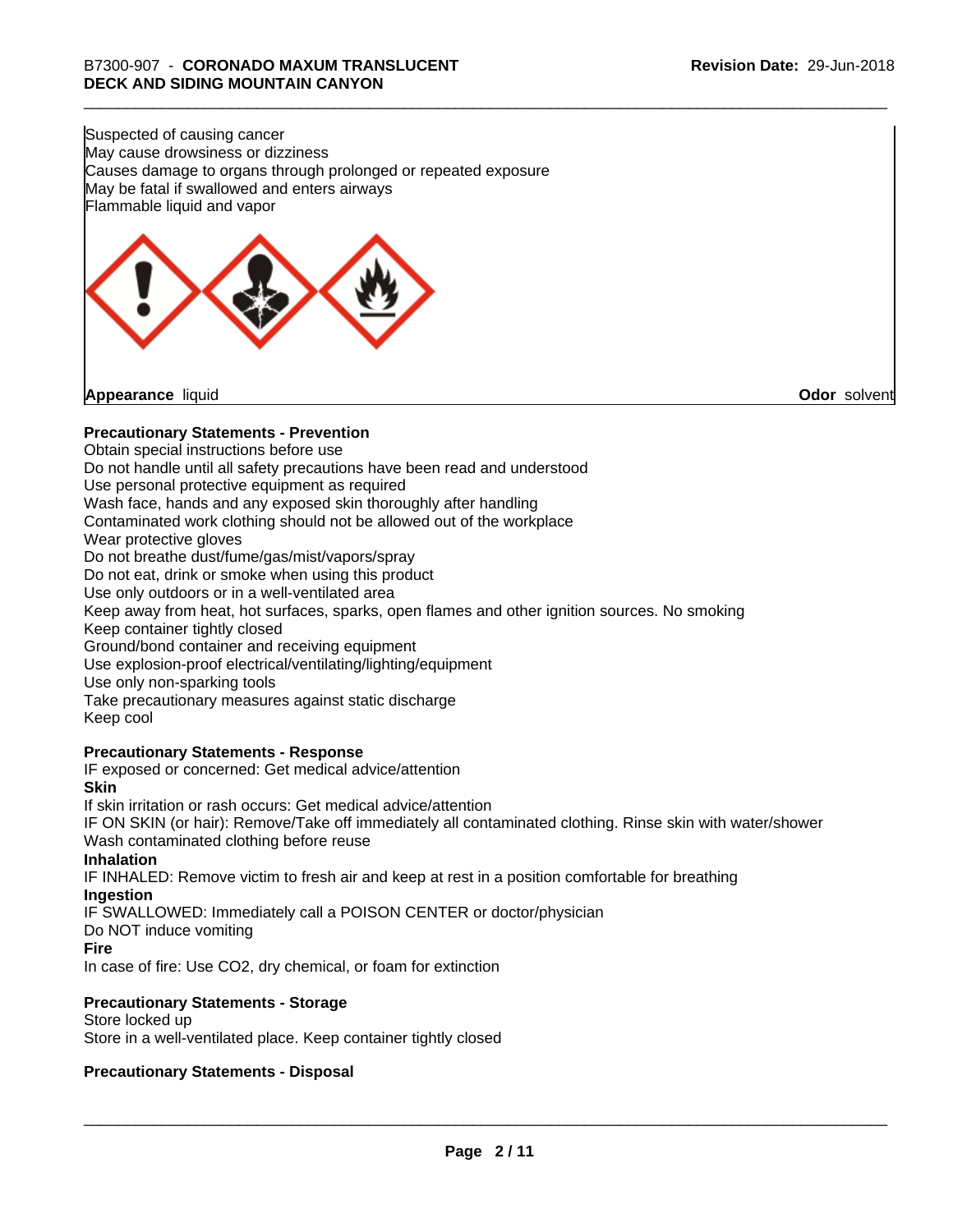Dispose of contents/container to an approved waste disposal plant

#### **Hazards not otherwise classified (HNOC)**

Rags, steel wool or waste soaked with this product may spontaneously catch fire if improperly discarded

#### **Other information**

No information available

# **3. COMPOSITION/INFORMATION ON INGREDIENTS**

| <b>Chemical name</b>                       | CAS No.       | Weight-% |
|--------------------------------------------|---------------|----------|
| Distillates, petroleum, hydrotreated light | 64742-47-8    | 40       |
| Stoddard solvent                           | 8052-41-3     | 25       |
| 1H-Isoindole-1,3(2H)-dione,                | 133-07-3      |          |
| 2-[(trichloromethyl)thio]-                 |               |          |
| 1,2,4-Trimethylbenzene                     | 95-63-6       |          |
| Cobalt bis(2-ethylhexanoate)               | 136-52-7      | 0.5      |
| Methyl ethyl ketoxime                      | $96 - 29 - 7$ | 0.5      |

|                                                  | 4. FIRST AID MEASURES                                                                                                                                                                                                               |
|--------------------------------------------------|-------------------------------------------------------------------------------------------------------------------------------------------------------------------------------------------------------------------------------------|
| <b>General Advice</b>                            | If symptoms persist, call a physician. Show this safety data sheet to the doctor in<br>attendance.                                                                                                                                  |
| <b>Eye Contact</b>                               | Immediately flush with plenty of water. After initial flushing, remove any contact<br>lenses and continue flushing for at least 15 minutes. Keep eye wide open while<br>rinsing. If symptoms persist, call a physician.             |
| <b>Skin Contact</b>                              | Wash off immediately with soap and plenty of water while removing all<br>contaminated clothes and shoes. If skin irritation persists, call a physician. Wash<br>clothing before reuse. Destroy contaminated articles such as shoes. |
| <b>Inhalation</b>                                | Move to fresh air. If symptoms persist, call a physician.<br>If not breathing, give artificial respiration. Call a physician immediately.                                                                                           |
| Ingestion                                        | Clean mouth with water and afterwards drink plenty of water. Do not induce<br>vomiting without medical advice. Never give anything by mouth to an unconscious<br>person. Consult a physician.                                       |
| <b>Protection Of First-Aiders</b>                | Use personal protective equipment.                                                                                                                                                                                                  |
| <b>Most Important</b><br><b>Symptoms/Effects</b> | May cause allergic skin reaction.                                                                                                                                                                                                   |
| <b>Notes To Physician</b>                        | Treat symptomatically.                                                                                                                                                                                                              |
|                                                  | 5. FIRE-FIGHTING MEASURES                                                                                                                                                                                                           |

**Suitable Extinguishing Media** Foam, dry powder or water. Use extinguishing measures that are appropriate to local circumstances and the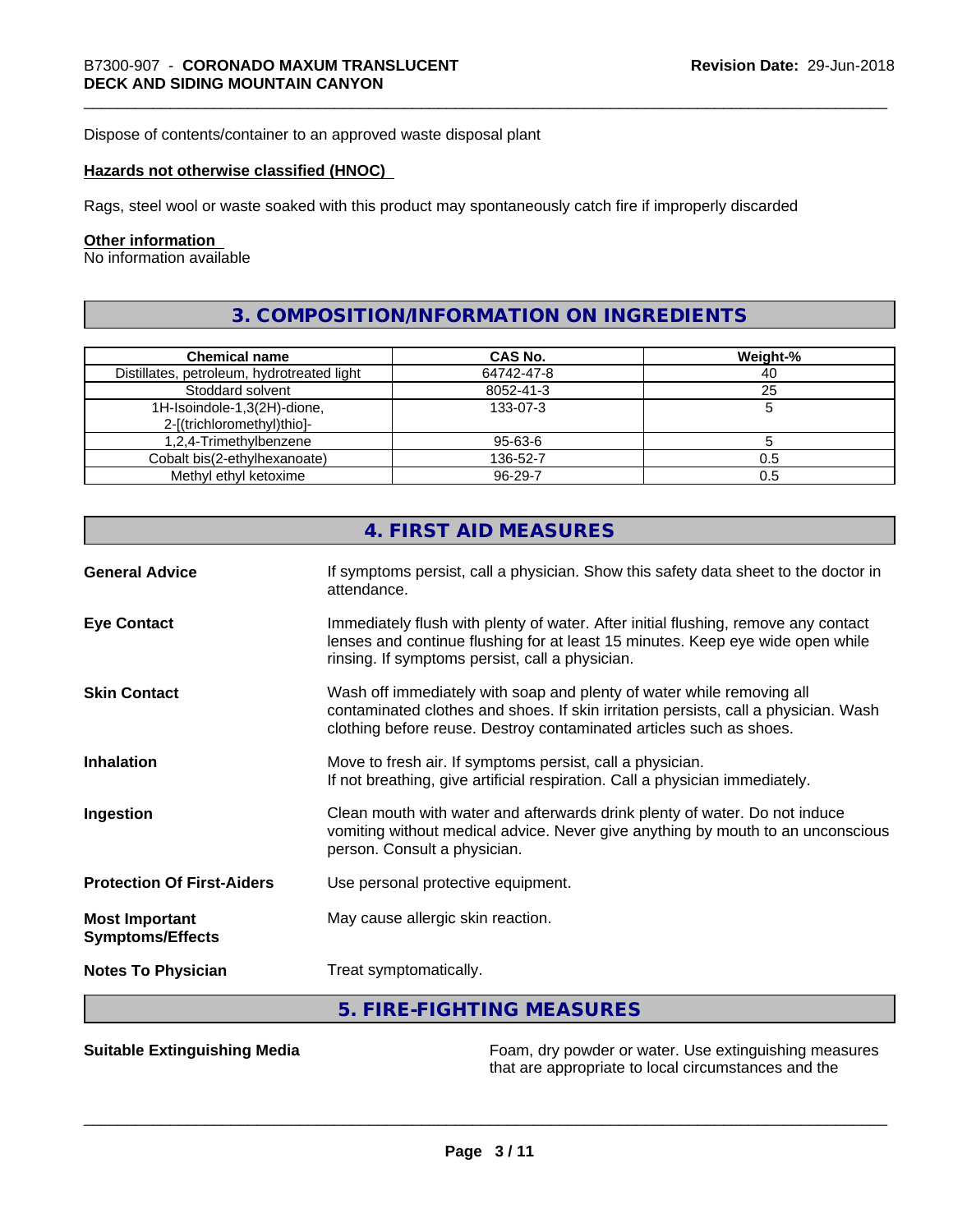|                                                                                  |                 | surrounding environment.       |                                                                                                                                                                                                                                             |
|----------------------------------------------------------------------------------|-----------------|--------------------------------|---------------------------------------------------------------------------------------------------------------------------------------------------------------------------------------------------------------------------------------------|
| <b>Protective Equipment And Precautions For</b><br><b>Firefighters</b>           |                 | and full protective gear.      | As in any fire, wear self-contained breathing apparatus<br>pressure-demand, MSHA/NIOSH (approved or equivalent)                                                                                                                             |
| <b>Specific Hazards Arising From The Chemical</b>                                |                 | vapors.                        | Combustible material. Closed containers may rupture if<br>exposed to fire or extreme heat. Keep product and empty<br>container away from heat and sources of ignition. Thermal<br>decomposition can lead to release of irritating gases and |
| <b>Sensitivity To Mechanical Impact</b>                                          |                 | No.                            |                                                                                                                                                                                                                                             |
| <b>Sensitivity To Static Discharge</b>                                           |                 | Yes                            |                                                                                                                                                                                                                                             |
| <b>Flash Point Data</b><br>Flash Point (°F)<br>Flash Point (°C)<br><b>Method</b> |                 | 105<br>40.6<br><b>PMCC</b>     |                                                                                                                                                                                                                                             |
| <b>Flammability Limits In Air</b>                                                |                 |                                |                                                                                                                                                                                                                                             |
| Lower flammability limit:<br><b>Upper flammability limit:</b>                    |                 | Not available<br>Not available |                                                                                                                                                                                                                                             |
| Health: 1<br><b>NFPA</b>                                                         | Flammability: 2 | Instability: 0                 | <b>Special: Not Applicable</b>                                                                                                                                                                                                              |
| <b>NFPA Legend</b>                                                               |                 |                                |                                                                                                                                                                                                                                             |

- 0 Not Hazardous
- 1 Slightly
- 2 Moderate
- 3 High
- 4 Severe

*The ratings assigned are only suggested ratings, the contractor/employer has ultimate responsibilities for NFPA ratings where this system is used.*

*Additional information regarding the NFPA rating system is available from the National Fire Protection Agency (NFPA) at www.nfpa.org.*

# **6. ACCIDENTAL RELEASE MEASURES**

| <b>Personal Precautions</b>      | Use personal protective equipment. Remove all sources of ignition.                                                                                                                                                                                                                                         |
|----------------------------------|------------------------------------------------------------------------------------------------------------------------------------------------------------------------------------------------------------------------------------------------------------------------------------------------------------|
| <b>Other Information</b>         | Prevent further leakage or spillage if safe to do so. Do not allow material to<br>contaminate ground water system. Prevent product from entering drains. Do not<br>flush into surface water or sanitary sewer system. Local authorities should be<br>advised if significant spillages cannot be contained. |
| <b>Environmental precautions</b> | See Section 12 for additional Ecological Information.                                                                                                                                                                                                                                                      |
| <b>Methods for Cleaning Up</b>   | Dam up. Soak up with inert absorbent material. Pick up and transfer to properly<br>labeled containers. Clean contaminated surface thoroughly.                                                                                                                                                              |
|                                  |                                                                                                                                                                                                                                                                                                            |

# **7. HANDLING AND STORAGE**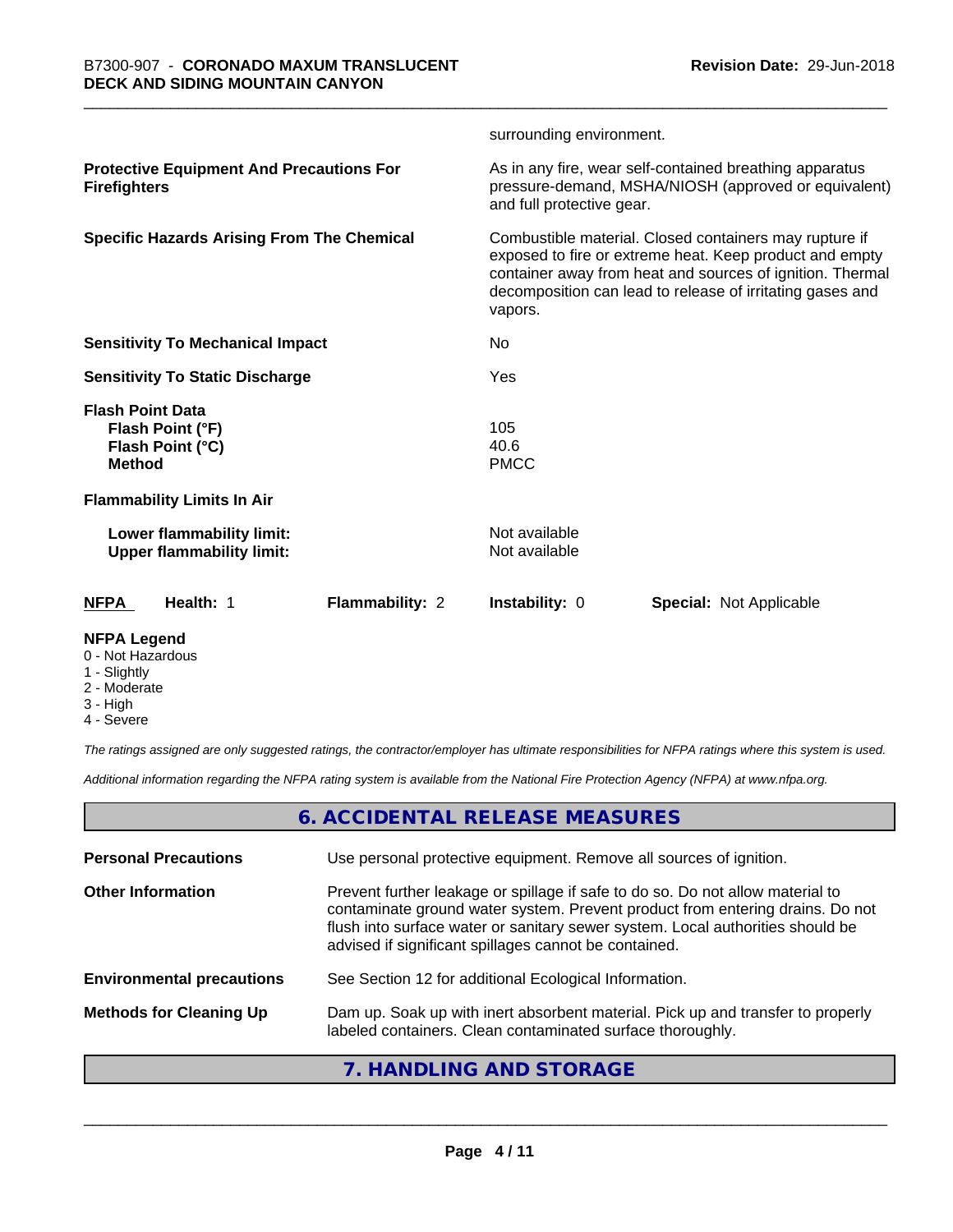| <b>Handling</b>               | Use only in area provided with appropriate exhaust ventilation. Do not breathe<br>vapors or spray mist. Wear personal protective equipment. Take precautionary<br>measures against static discharges. To avoid ignition of vapors by static electricity<br>discharge, all metal parts of the equipment must be grounded. Keep away from<br>open flames, hot surfaces and sources of ignition. |
|-------------------------------|-----------------------------------------------------------------------------------------------------------------------------------------------------------------------------------------------------------------------------------------------------------------------------------------------------------------------------------------------------------------------------------------------|
| <b>Storage</b>                | Keep containers tightly closed in a dry, cool and well-ventilated place. Keep away<br>from heat. Keep away from open flames, hot surfaces and sources of ignition.<br>Keep in properly labeled containers. Keep out of the reach of children.                                                                                                                                                 |
|                               | <b>DANGER</b> - Rags, steel wool or waste soaked with this product may<br>spontaneously catch fire if improperly discarded. Immediately after use, place<br>rags, steel wool or waste in a sealed water-filled metal container.                                                                                                                                                               |
| <b>Incompatible Materials</b> | Incompatible with strong acids and bases and strong oxidizing agents.                                                                                                                                                                                                                                                                                                                         |

# **8. EXPOSURE CONTROLS / PERSONAL PROTECTION**

#### **Exposure Limits**

| <b>Chemical name</b> | <b>ACGIH TLV</b> | <b>OSHA PEL</b>                        |
|----------------------|------------------|----------------------------------------|
| Stoddard solvent     | TWA<br>100 ppm   | 500 ppm -<br><b>TWA</b>                |
|                      |                  | <b>TWA</b><br>2900 mg/m <sup>3</sup> - |

#### **Legend**

ACGIH - American Conference of Governmental Industrial Hygienists Exposure Limits OSHA - Occupational Safety & Health Administration Exposure Limits N/E - Not Established

**Engineering Measures** Ensure adequate ventilation, especially in confined areas.

#### **Personal Protective Equipment**

| <b>Eye/Face Protection</b><br><b>Skin Protection</b><br><b>Respiratory Protection</b> | Safety glasses with side-shields.<br>Long sleeved clothing. Protective gloves.<br>In operations where exposure limits are exceeded, use a NIOSH approved<br>respirator that has been selected by a technically qualified person for the specific<br>work conditions. When spraying the product or applying in confined areas, wear a<br>NIOSH approved respirator specified for paint spray or organic vapors. |
|---------------------------------------------------------------------------------------|----------------------------------------------------------------------------------------------------------------------------------------------------------------------------------------------------------------------------------------------------------------------------------------------------------------------------------------------------------------------------------------------------------------|
| <b>Hygiene Measures</b>                                                               | Avoid contact with skin, eyes and clothing. Remove and wash contaminated<br>clothing before re-use. Wash thoroughly after handling. When using do not eat,<br>drink or smoke.                                                                                                                                                                                                                                  |

# **9. PHYSICAL AND CHEMICAL PROPERTIES**

**Appearance** liquid<br> **Appearance** liquid<br> **Odor** solver **Density (lbs/gal)** 7.30 - 7.40<br> **Specific Gravity** 0.87 - 0.89 **Specific Gravity** 

**Odor** solvent **Odor Threshold** No information available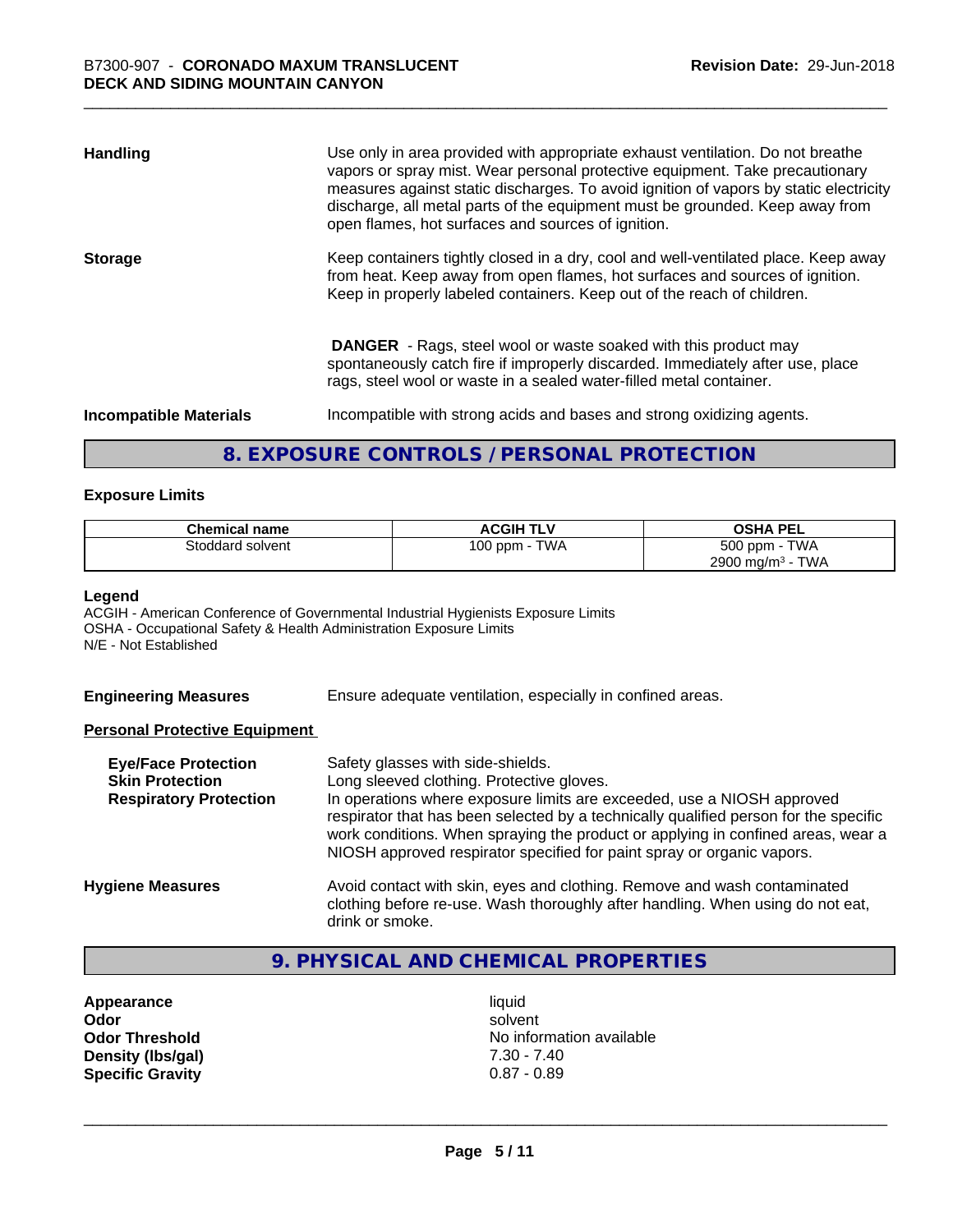**Viscosity (cps)** <br> **Viscosity (cps)** No information available<br>
No information available<br>
No information available **Water solubility**<br> **Evaporation Rate**<br> **Evaporation Rate**<br> **Evaporation Rate Vapor** pressure @20 °C (kPa) **Vapor density No information available Wt. % Solids** 35 - 45 **Vol. % Solids Wt. % Volatiles** 55 - 65 **Vol. % Volatiles** 65 - 75 **VOC Regulatory Limit (g/L)** <550 **Boiling Point (°F)** 279 **Boiling Point (°C)**<br>Freezing Point (°F) **Freezing Point (°C)** No information available **Flash Point (°F)** 105 **Flash Point (°C)** 40.6 **Method** PMCC **Flammability (solid, gas)** Not applicable **Upper flammability limit:** No information available **Lower flammability limit:** No information available **Autoignition Temperature (°F)** No information available **Autoignition Temperature (°C)** No information available **Decomposition Temperature (°F)** No information available **Decomposition Temperature (°C)** No information available<br> **Partition coefficient Partition available** 

**pH**<br>
Viscosity (cps) The Contract of the Contract of No information available<br>
No information available **Solubility(ies)** No information available No information available<br>No information available **No information available No information available** 

# **10. STABILITY AND REACTIVITY**

| <b>Reactivity</b>                       | Not Applicable                                                                           |
|-----------------------------------------|------------------------------------------------------------------------------------------|
| <b>Chemical Stability</b>               | Stable under normal conditions. Hazardous polymerisation<br>does not occur.              |
| <b>Conditions to avoid</b>              | Keep away from open flames, hot surfaces, static<br>electricity and sources of ignition. |
| <b>Incompatible Materials</b>           | Incompatible with strong acids and bases and strong<br>oxidizing agents.                 |
| <b>Hazardous Decomposition Products</b> | Thermal decomposition can lead to release of irritating<br>gases and vapors.             |
| Possibility of hazardous reactions      | None under normal conditions of use.                                                     |

# **11. TOXICOLOGICAL INFORMATION**

**Product Information**

**Information on likely routes of exposure**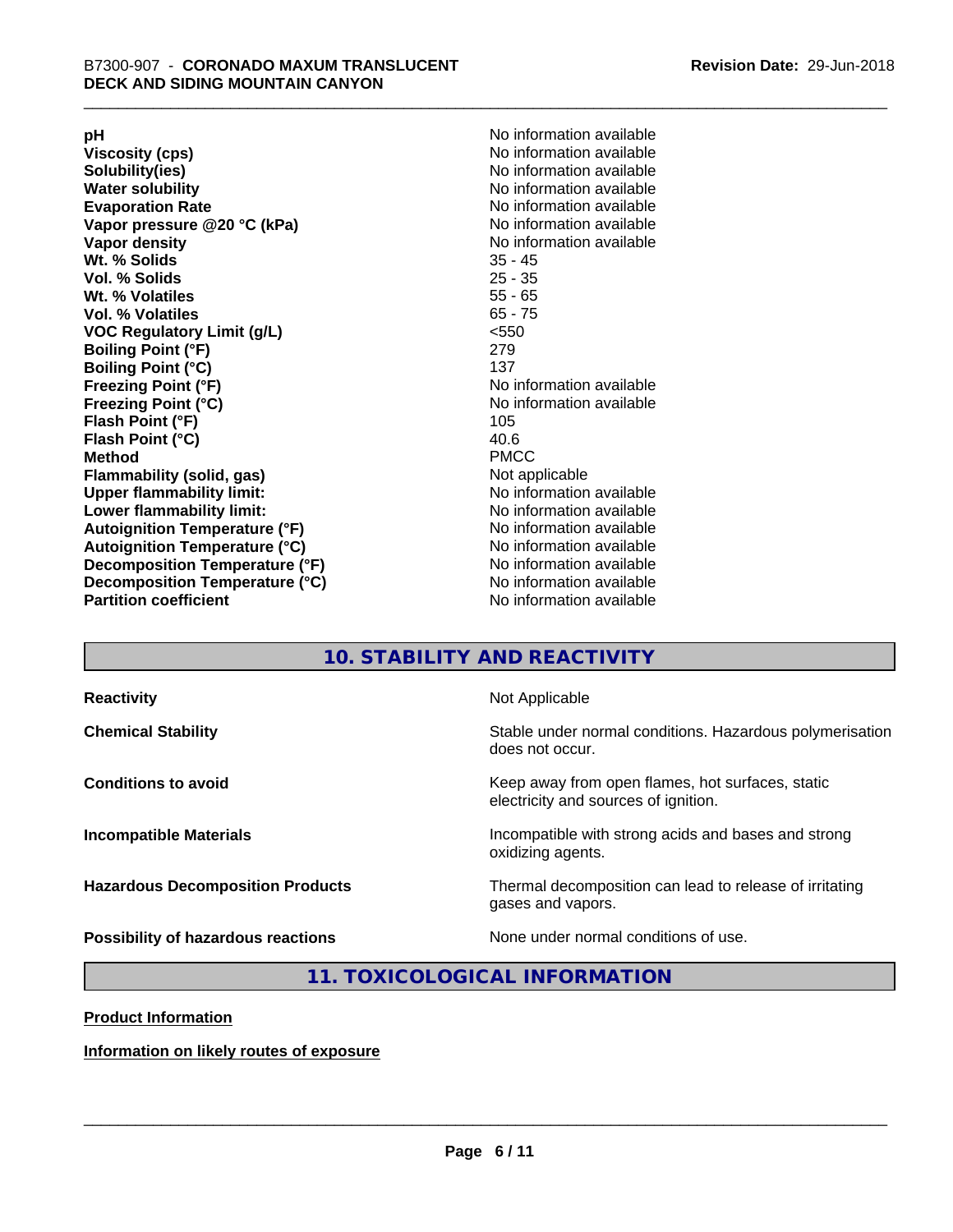| <b>Principal Routes of Exposure</b> | Eye contact, skin contact and inhalation.                                                                                                                                                                                            |
|-------------------------------------|--------------------------------------------------------------------------------------------------------------------------------------------------------------------------------------------------------------------------------------|
| <b>Acute Toxicity</b>               |                                                                                                                                                                                                                                      |
| <b>Product Information</b>          | Repeated or prolonged exposure to organic solvents may lead to permanent brain<br>and nervous system damage. Intentional misuse by deliberately concentrating and<br>inhaling vapors may be harmful or fatal.                        |
|                                     | Symptoms related to the physical, chemical and toxicological characteristics                                                                                                                                                         |
| <b>Symptoms</b>                     | No information available.                                                                                                                                                                                                            |
|                                     | Delayed and immediate effects as well as chronic effects from short and long-term exposure                                                                                                                                           |
| Eye contact                         | Contact with eyes may cause irritation.                                                                                                                                                                                              |
| <b>Skin contact</b>                 | May cause skin irritation and/or dermatitis. Prolonged skin contact may defat the<br>skin and produce dermatitis.                                                                                                                    |
| Ingestion                           | Ingestion may cause irritation to mucous membranes. Small amounts of this<br>product aspirated into the respiratory system during ingestion or vomiting may<br>cause mild to severe pulmonary injury, possibly progressing to death. |
| <b>Inhalation</b>                   | High vapor / aerosol concentrations are irritating to the eyes, nose, throat and<br>lungs and may cause headaches, dizziness, drowsiness, unconsciousness, and<br>other central nervous system effects.                              |
| <b>Sensitization</b>                | May cause an allergic skin reaction.                                                                                                                                                                                                 |
| <b>Neurological Effects</b>         | No information available.                                                                                                                                                                                                            |
| <b>Mutagenic Effects</b>            | No information available.                                                                                                                                                                                                            |
| <b>Reproductive Effects</b>         | No information available.                                                                                                                                                                                                            |
| <b>Developmental Effects</b>        | No information available.                                                                                                                                                                                                            |
| <b>Target organ effects</b>         | No information available.                                                                                                                                                                                                            |
| <b>STOT - repeated exposure</b>     | No information available.                                                                                                                                                                                                            |
| <b>STOT - single exposure</b>       | No information available.                                                                                                                                                                                                            |
| Other adverse effects               | No information available.                                                                                                                                                                                                            |
| <b>Aspiration Hazard</b>            | May be harmful if swallowed and enters airways. Small amounts of this product                                                                                                                                                        |
|                                     | aspirated into the respiratory system during ingestion or vomiting may cause mild<br>to severe pulmonary injury, possibly progressing to death.                                                                                      |

#### **Numerical measures of toxicity**

#### **The following values are calculated based on chapter 3.1 of the GHS document**

| ATEmix (oral)                           | 12143 mg/kg |
|-----------------------------------------|-------------|
| <b>ATEmix (dermal)</b>                  | 5287 mg/ka  |
| ATEmix (inhalation-dust/mist) 56.2 mg/L |             |

#### **Component Information**

#### **Acute Toxicity**

Distillates, petroleum, hydrotreated light LD50 Oral: > 5,000 mg/kg (Rat) LD50 Dermal: > 3,000 mg/kg (Rabbit) Stoddard solvent LD50 Oral: > 5,000 mg/kg (Rat) LD50 Dermal:  $> 3160$  mg/kg (Rabbit)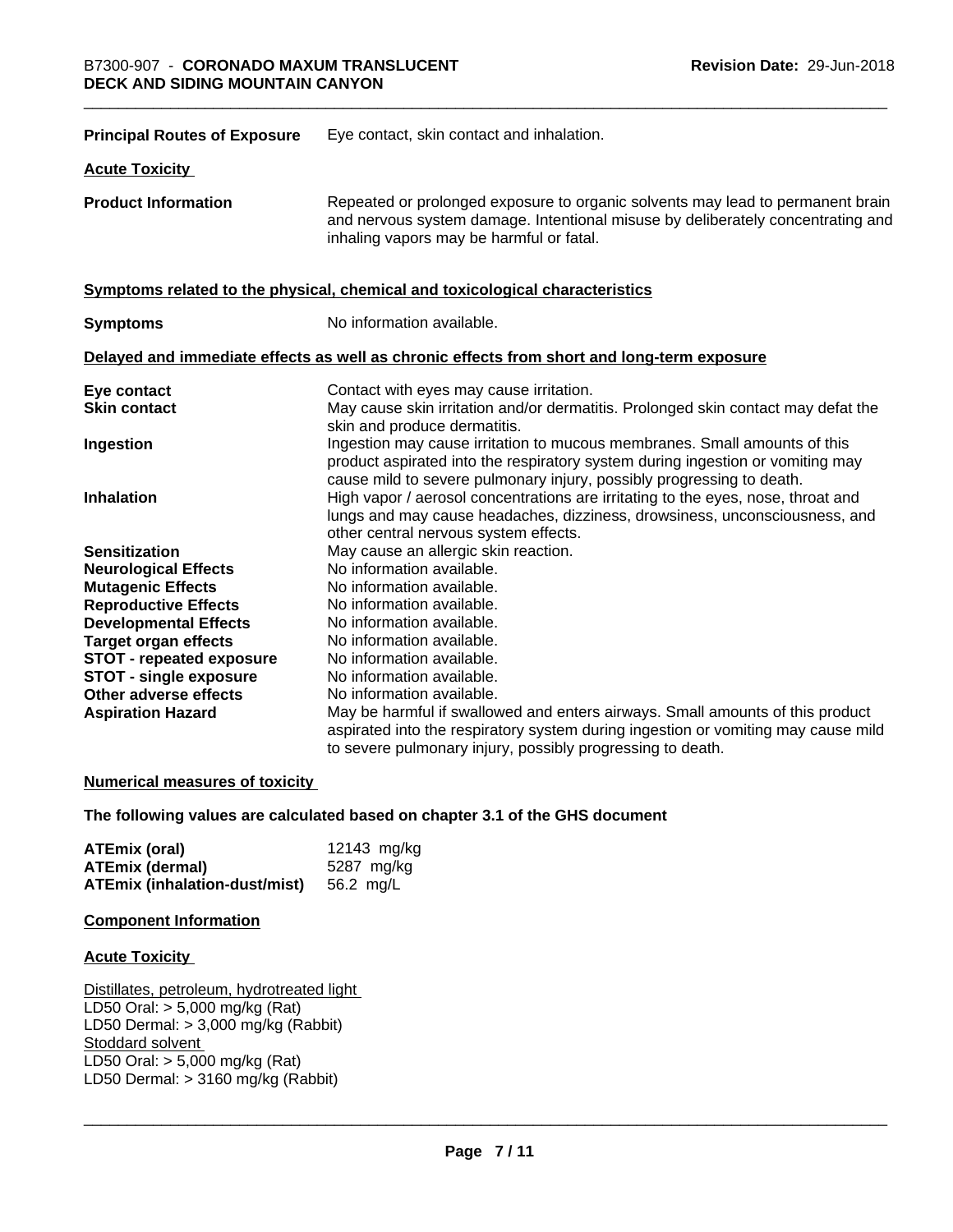LC50 Inhalation (Vapor): > 6.1 mg/L (Rat) 1H-Isoindole-1,3(2H)-dione, 2-[(trichloromethyl)thio]- LD50 Oral: 2636 mg/kg (Rat) LD50 Dermal: > 22600 mg/kg (Rabbit) LC50 Inhalation (Vapor):  $>$  5000 mg/m<sup>3</sup> 1,2,4-Trimethylbenzene LD50 Oral: 5000 mg/kg (Rat) LC50 Inhalation (Vapor): 18000 mg/m<sup>3</sup> (Rat, 4 hr.) Methyl ethyl ketoxime LD50 Oral: 930 mg/kg (Rat) LD50 Dermal: 200 µL/kg (Rabbit) LC50 Inhalation (Vapor): > 4.8 mg/L (Rat)

### **Carcinogenicity**

*The information below indicateswhether each agency has listed any ingredient as a carcinogen:.*

| <b>Chemical name</b>         | <b>IARC</b>               | <b>NTP</b> | OSHA   |
|------------------------------|---------------------------|------------|--------|
|                              | .<br>2B<br>Possible Human |            | ∟isted |
| Cobalt bis(2-ethylhexanoate) | Carcinoɑen                |            |        |

• Cobalt and cobalt compounds are listed as possible human carcinogens by IARC (2B). However, there is inadequate evidence of the carcinogenicity of cobalt and cobalt compounds in humans.

#### **Legend**

IARC - International Agency for Research on Cancer NTP - National Toxicity Program OSHA - Occupational Safety & Health Administration

**12. ECOLOGICAL INFORMATION**

# **Ecotoxicity Effects**

The environmental impact of this product has not been fully investigated.

### **Product Information**

### **Acute Toxicity to Fish**

No information available

#### **Acute Toxicity to Aquatic Invertebrates**

No information available

#### **Acute Toxicity to Aquatic Plants**

No information available

#### **Persistence / Degradability**

No information available.

#### **Bioaccumulation**

No information available.

#### **Mobility in Environmental Media**

No information available.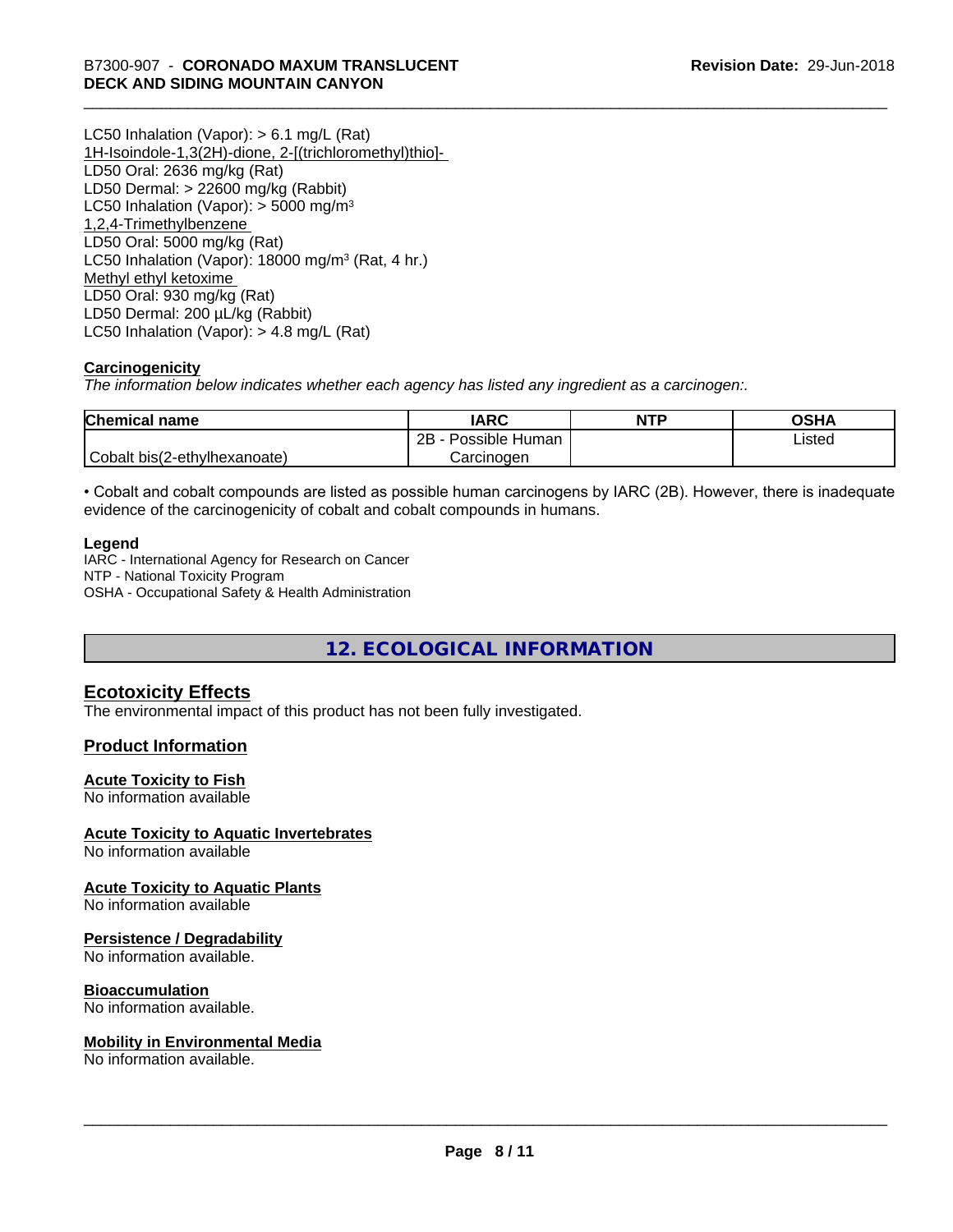**Ozone**

No information available

#### **Component Information**

#### **Acute Toxicity to Fish**

Methyl ethyl ketoxime LC50: 48 mg/L (Bluegill sunfish - 96 hr.)

#### **Acute Toxicity to Aquatic Invertebrates**

Methyl ethyl ketoxime EC50: 750 mg/L (Daphnia magna - 48 hr.)

#### **Acute Toxicity to Aquatic Plants**

No information available

|                                | 13. DISPOSAL CONSIDERATIONS                                                                                                                                                                                               |
|--------------------------------|---------------------------------------------------------------------------------------------------------------------------------------------------------------------------------------------------------------------------|
| <b>Waste Disposal Method</b>   | Dispose of in accordance with federal, state, and local regulations. Local<br>requirements may vary, consult your sanitation department or state-designated<br>environmental protection agency for more disposal options. |
| <b>Empty Container Warning</b> | Emptied containers may retain product residue. Follow label warnings even after<br>container is emptied. Residual vapors may explode on ignition.                                                                         |

#### **14. TRANSPORT INFORMATION**

| <b>DOT</b> |  |
|------------|--|
|------------|--|

| <b>Proper Shipping Name</b> | <b>PAINT</b>                                               |
|-----------------------------|------------------------------------------------------------|
| <b>Hazard class</b>         |                                                            |
| UN-No.                      | UN1263                                                     |
| <b>Packing Group</b>        | Ш                                                          |
| <b>Description</b>          | UN1263, PAINT, 3, III, Marine Pollutant (Stoddard solvent) |

In the US this material may be reclassified as a Combustible Liquid and is not regulated in containers of less than 119 gallons (450 liters) via surface transportation (refer to 49CFR173.120(b)(2) for further information).

| <b>IMDG / IMO</b> | Contact the preparer for further information. |
|-------------------|-----------------------------------------------|
| ICAO / IATA       | Contact the preparer for further information. |

**15. REGULATORY INFORMATION**

# **International Inventories**

| <b>TSCA: United States</b> | Yes - All components are listed or exempt. |
|----------------------------|--------------------------------------------|
| <b>DSL: Canada</b>         | Yes - All components are listed or exempt. |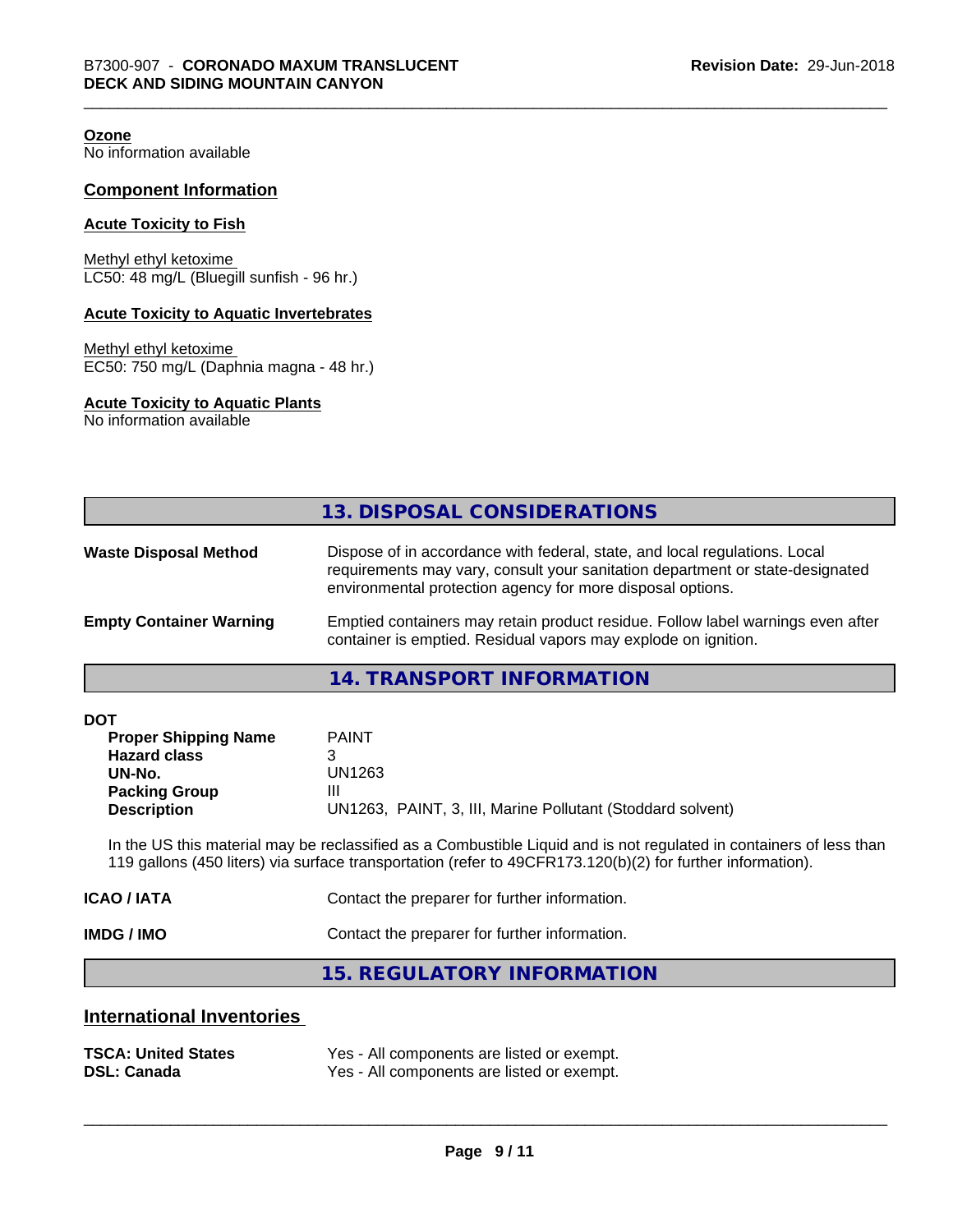# **Federal Regulations**

| SARA 311/312 hazardous categorization |     |  |
|---------------------------------------|-----|--|
| Acute health hazard                   | Yes |  |
| Chronic Health Hazard                 | Yes |  |
| Fire hazard                           | Yes |  |
| Sudden release of pressure hazard     | Nο  |  |
| Reactive Hazard                       | No  |  |

#### **SARA 313**

Section 313 of Title III of the Superfund Amendments and Reauthorization Act of 1986 (SARA). This product contains a chemical or chemicals which are subject to the reporting requirements of the Act and Title 40 of the Code of Federal Regulations, Part 372:

| <b>Chemical name</b>                                      | <b>CAS No.</b> | Weight-% | <b>CERCLA/SARA 313</b><br>(de minimis concentration) |
|-----------------------------------------------------------|----------------|----------|------------------------------------------------------|
| 1H-Isoindole-1,3(2H)-dione,<br>2-[(trichloromethyl)thio]- | 133-07-3       |          |                                                      |
| 1,2,4-Trimethylbenzene                                    | 95-63-6        |          | 1.0                                                  |

### **Clean Air Act,Section 112 Hazardous Air Pollutants (HAPs) (see 40 CFR 61)**

This product contains the following HAPs:

*None*

### **US State Regulations**

#### **California Proposition 65**

**A** WARNING: Cancer and Reproductive Harm– www.P65warnings.ca.gov

#### **State Right-to-Know**

| <b>Chemical name</b>        | <b>Massachusetts</b> | <b>New Jersey</b> | Pennsylvania |
|-----------------------------|----------------------|-------------------|--------------|
| Stoddard solvent            |                      |                   |              |
| 1H-Isoindole-1,3(2H)-dione, |                      |                   |              |
| 2-[(trichloromethyl)thio]-  |                      |                   |              |
| 1,2,4-Trimethylbenzene      |                      |                   |              |

#### **Legend**

X - Listed

# **16. OTHER INFORMATION**

**HMIS** - **Health:** 1\* **Flammability:** 2 **Reactivity:** 0 **PPE:** -

 $\overline{\phantom{a}}$  ,  $\overline{\phantom{a}}$  ,  $\overline{\phantom{a}}$  ,  $\overline{\phantom{a}}$  ,  $\overline{\phantom{a}}$  ,  $\overline{\phantom{a}}$  ,  $\overline{\phantom{a}}$  ,  $\overline{\phantom{a}}$  ,  $\overline{\phantom{a}}$  ,  $\overline{\phantom{a}}$  ,  $\overline{\phantom{a}}$  ,  $\overline{\phantom{a}}$  ,  $\overline{\phantom{a}}$  ,  $\overline{\phantom{a}}$  ,  $\overline{\phantom{a}}$  ,  $\overline{\phantom{a}}$ 

**HMIS Legend** 0 - Minimal Hazard